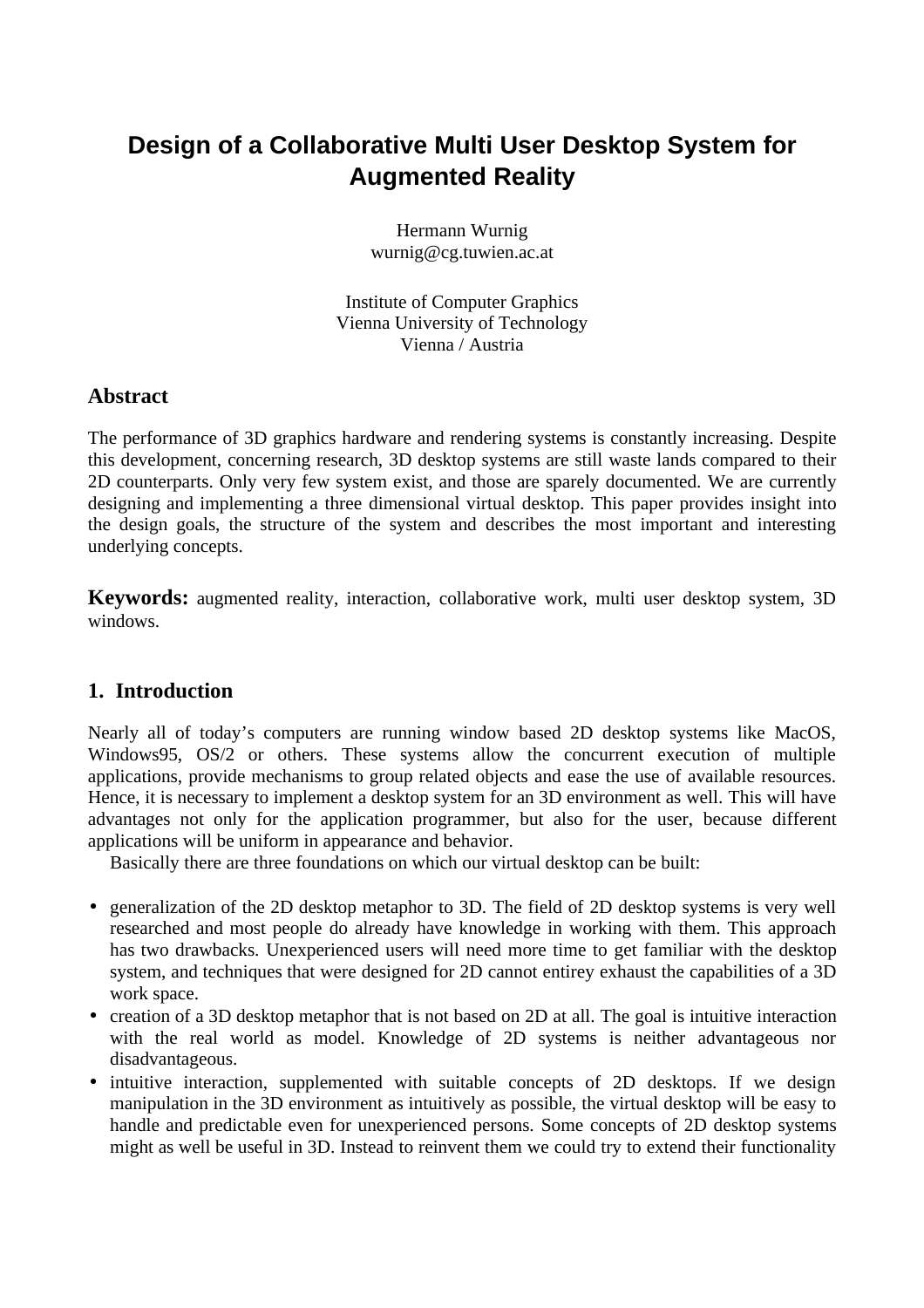and transfer them to the new environment. The necessary preknowledge for working with the system must be held at a minimum.

# **2. Research Background**

Our virtual desktop will be hosted in a 3D environment called *Studierstube* [Szalavari et al., 1998] (german word for "study room"), which is mainly aimed at scientific visualization, but can also be used for various other application classes like games, education and presentation tools. Its main characteristics are:

- *Collaborative work*: Studierstube is designed as a multi user environment, where different users can not only work at the same time, but also in a collaborative fashion. This makes control structures necessary that allow collaboration and keep the interference between the users at a minimum.
- Use of *Augmented Reality*: while in Virtual Reality opaque head mounted displays (HMDs) are used, Augmented Reality employs see through HMDs. The user is able to see the real world, which is augmented by three dimensional computer generated objects. Position and orientation of HMDs are determined by a magnetic tracking device. The computer uses this data to render the scene from the viewing position of each user.

### **2.1 Interaction in Studierstube**

For manipulating the 3D world in Studierstube we use a two handed interaction technique called the Personal Interaction Panel (PIP) [Szalavari and Gervautz, 1997]. It consists of two parts. First, the pen, which is a stylus like gadget that is held in the user's dominant hand. It is equipped with a tracker sensor and has a virtual representation in the desktop system. Since most people are experienced in working with pens, it can be efficiently used for various tasks. Examples are selecting and manipulating objects, operating with interaction elements like buttons or sliders, and many more.

The second part of the PIP is a notebook sized wooden panel with a tracker sensor attached to it. In contradiction to the pen, it is held in the non dominant hand and used to arrange application controlling elements on it. One of its advantages is that the user has fast access to it and does not need to search through the whole surrounding in order to find it. This is particularly valuable, because the objects on the PIP represent the most important interface to the application

Figure 1 shows a calculator application. The calculator is placed ot the PIP, its buttons can be manipulated with the pen. For further details on Studierstube and its use for scientific visualization see [Fuhrmann et al., 1997] and [Krutz and Zajic, 1997].

# **3. Related Work**

As we have seen before, we use magnetic tracking. A transmitter generates the electromagnetic field, that is measured by sensors mounted on tracked devices. The accuracy decreases with growing distance form the transmitter. If the sensors are too far away, the position data is noisy and fine grained working is not possible any more. Hence, the working area is very limited. There are some interaction techniques which allow selecting objects that lie beyond the user's reach. These are arm extension like the Go-Go Technique [Poupyrev et al., 1996], ray casting methods [Mine, 1995] or others as World In Miniature [Stoakley et al., 1995]. These techniques are mainly designed for Virtual Reality and can normally not be used in Augmented Reality environments.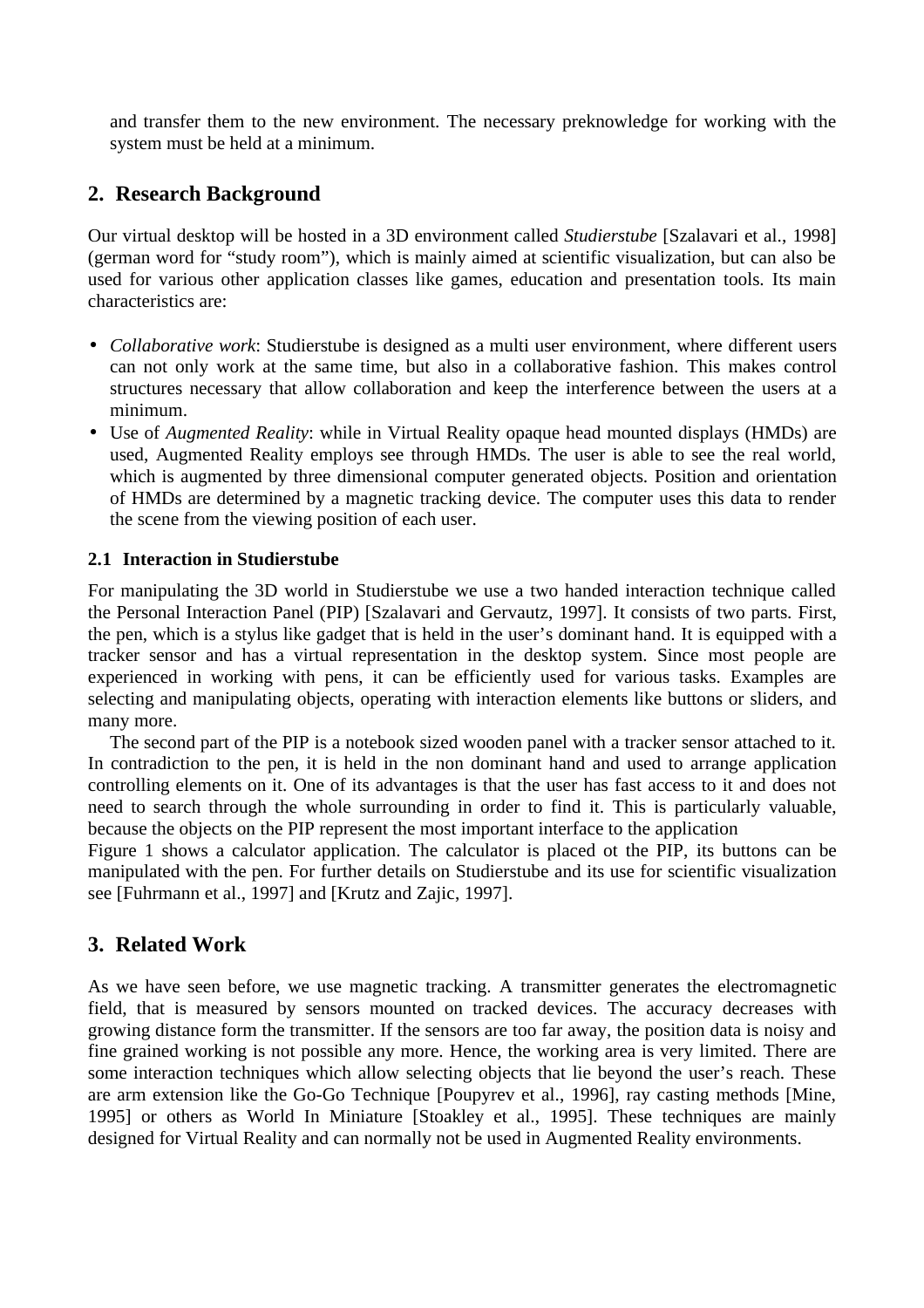

Figure 1: Working with a calculator as an example for interaction with the PIP in Studierstube

 [Tsao and Lumdsen, 1997] describe the design of a general purpose workspace in 3D. The virtual world is segmented into independent volumes, called CRYSTALS or 3D windows, which may interact with each other. The CRYSTALS are created and owned by independent applications, that can be launched and terminated interactively. In difference to the most part of today's virtual environments, CRYSTAL is not dedicated to the context of a specific discipline like architecture, surgery or art, but can be used for a wide range of applications. The goal of this project is to develop a 3D windowing system and find the best way to generalize the merits of 2D windowing to 3D workspaces.

Our work is based upon the approach described in [Tsao and Lumdsen, 1997], but it is impoved by two essential concepts that are missing in CRYSTAL: support for multiple users and collaborative work.

# **4. Comparison of 2D and 3D Desktop Features**

In the introduction we have seen three possible approaches for building a 3D desktop system. Each of them has advantages and disadvantages. What we are going to use is the third one.

The interaction is modelled on the real world, which guarantees that the desktop reacts in the way we expect it to. For example, if we grab and object, it will directly follow the movements of our hand until it is released again. Such a system could be handled even by a small child that has no experience with computers. It is clear that this behaviour not only makes working with the virtual desktop easier, but also leads to a broad acceptance of it.

Since we are developing a system that is able to concurrently execute multiple applications for different users, we need control structures that allow:

- grouping and selecting objects,
- moving objects between applications,
- hiding applications when they are not needed,
- focusing on one application at a time.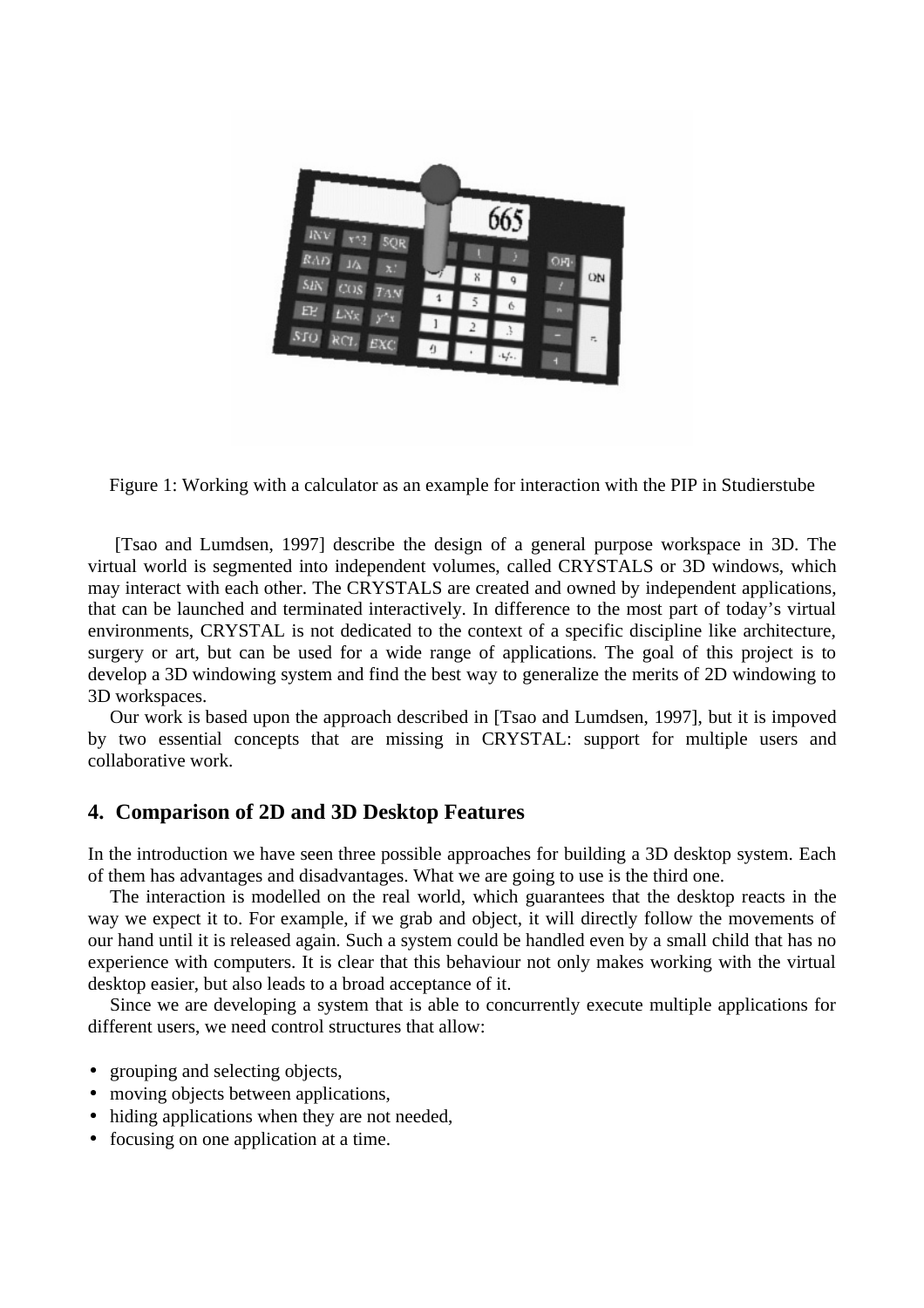In the next sections we will analyse some 2D desktop concepts that can be used to obtain the required functionality. Furthermore, we will see how these concepts can be adapted to fit into our 3D environment. This transmission process from 2D to 3D is very delicate, because the necessarity of preknowledge must be avoided and the emerging structures should be as transparent as possible to the user.

#### **4.1 Windows**

The most important objects of all 2D desktops are the windows. They are rectangular regions with border, menu and status bar. The reason why windows are designed as rectangular, axis aligned areas is the graphics hardware. Most of today's graphics cards can accelerate the movement of rectangular parts of the screen.

The main task of windows is to group objects of an application, which makes it easier for the user to work with. Windows are a graphical framework to assemble related objects. We need to migrate this concept to our 3D desktop system.

If we had no restrictions, it would be possible to define 3D windows as areas of an arbitrary shape. Just the objects that lie within this shape are visible, everything else is clipped at the window's border. Unfortunately, clipping against arbitrary shapes is very costly. Even with only few windows, the frame rate would decrease dramatically. That is why we choose to use quadric 3D windows we call *"magic boxes"*. Clipping is done with the 6 hardware clipping planes supported by OpenGL, which makes this approach very efficient. Opposed to 2D systems the sides of the magic boxes do not need to be axis aligned.

#### **4.2 Minimizing Windows**

Due to the magnetic tracker, the working area is pretty limited. We have to add a mechanism that allows us to temporarily remove windows that are not needed. In 2D desktops, windows can be minimized. Instead of the whole window, a small iconic representation of it is displayed. This concept can be used in 3D as well, where the window is reduced to a small 3D icon.

Imagine the following situation: you are downloading a large file from the web and a window shows the current status. If you iconize this window, you loose all informations about the download progress. From time to time you have to reopen the window to see what amount of data has been received yet. It would be nice if the icon provided this information. In our system this is possible. In iconized state, a flat seam [Schaufler and Schmalstieg, 1998] can be used to show the current contents of the window. It is the same effect as if the client area is rendered into an icon texture. Figure 2 illustrates this concept.



Figure 2: seams used for displaying the contents of three windows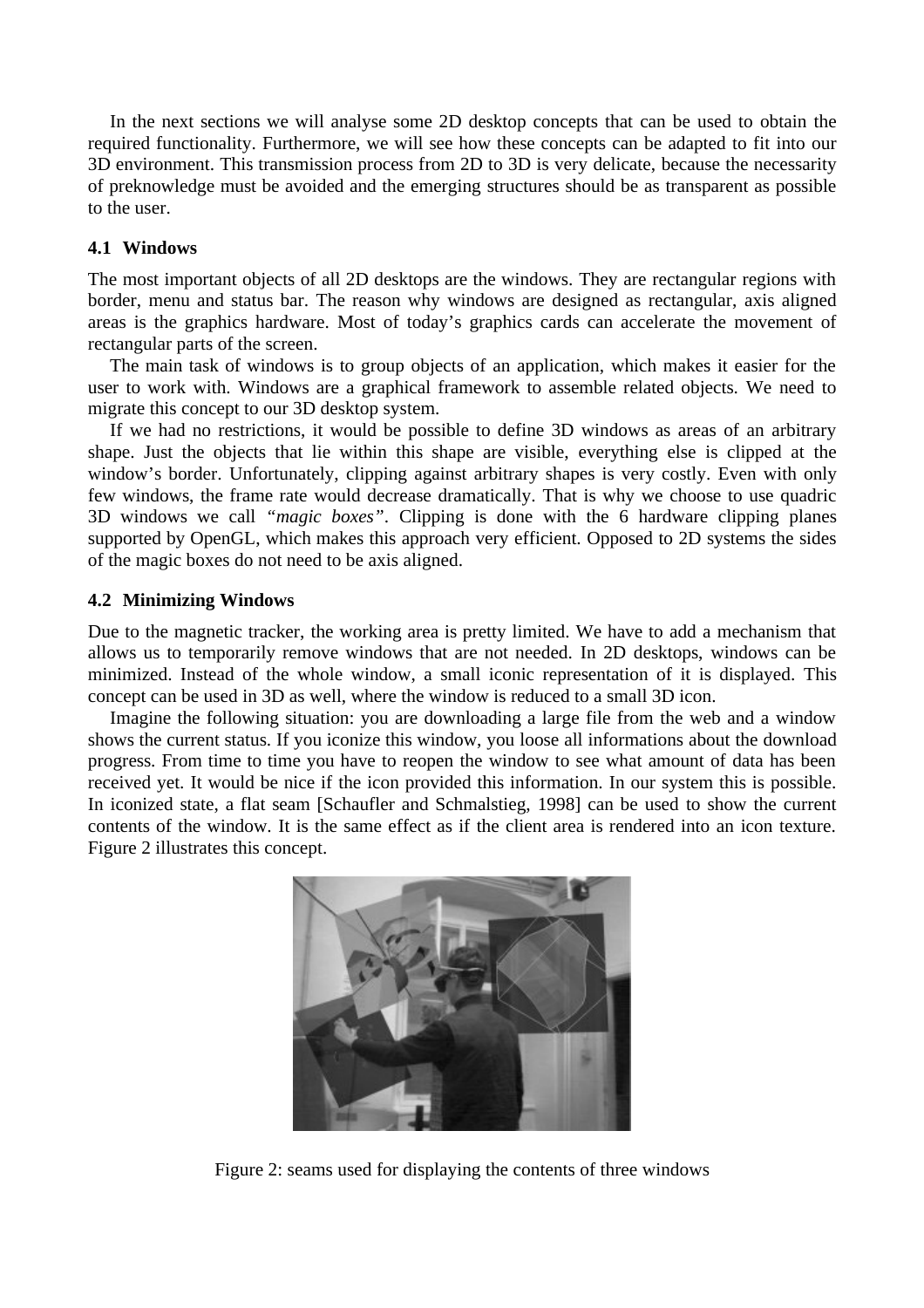#### **4.3 Focusing**

When we look at 2D windowing systems, there is always one window that has the focus at a time. In X, two policies exist to change the focus: *"move to focus"* and *"click to focus"*. If a window has the focus, it gets the input from the keyboard and its border is highlighted.

In our 3D desktop the situation is similar, but a bit more complicated because of the multi user aspects. Every user has his own focus, so different windows can be focused at the same time, or one window can get multiple focuses.

As above, a focused window must change its appearance, so the user can always identify the window he is actually working with. Since every user only needs to know, which window has his focus, this information is displayed user dependent. That means, when the scene is rendered for a user, the system determines his focused window and displays it differently.

Only focused windows are allowed to consume 3D events that occur inside of them. This is very important. Overlaps in 2D can easily be resolved, because at every point exactly one window is visible. In 3D this is not the case. It can happen that two windows make use of the same space. If an event occurs in that space, only the window that has the focus is allowed to react to it. If none of them is focused, both will ignore the event.

To change the focus we can utilize the two policies known from X.

#### **4.4 Modal Windows**

The upper concept can be used to realize modal windows, which block application as long as they are open. For example, modal windows are necessary when a program needs some input for being able to continue its work. Therefore, an application locks the focus on a specific window. As long as this lock is maintained, no other window of the same application can react to incoming events. This locking is not done system wide. Hence, no other application if affected by it.

#### **4.5 Drag&Drop**

Drag&Drop was one of those concepts that made working with 2D desktop systems as comfortable as it is today. Whether it is used for copying files, dragging WWW links or moving text around, it eases the work and speeds up interaction in most applications. If we take a look behind the curtains, we will find out that the underlying concept is to grab objects, move them around and place them somewhere else. That is what we are doing in the real world all the time.

These reasons suggest to add drag&drop to our 3D desktop system. Therefore, a database of dragable objects and their geometrical representation is needed. When an application supports drag&drop, is checks, if all of its object types are already stored in the database. If not, it creates new entries and fills them with the necessary data.

An application can start drag&drop actions if necessary. The object's geometric representation is then linked to the pen. When it enters a window that can take objects of the specified type, the pen changes its appearance to indicate it.

#### **4.6 Copy&Paste - a virtual clipboard**

On top of drag&drop, we can build a virtual clipboard. This is an application to which objects of any type can be dragged. The user can attach the clipboard to the pip and browse through its contents. If a user needs a copy of an object, which is currently in the clipboard, he can simply drag it from there. And dependent on the way the object is selected, either it is removed from the clipboard or a copy is left there.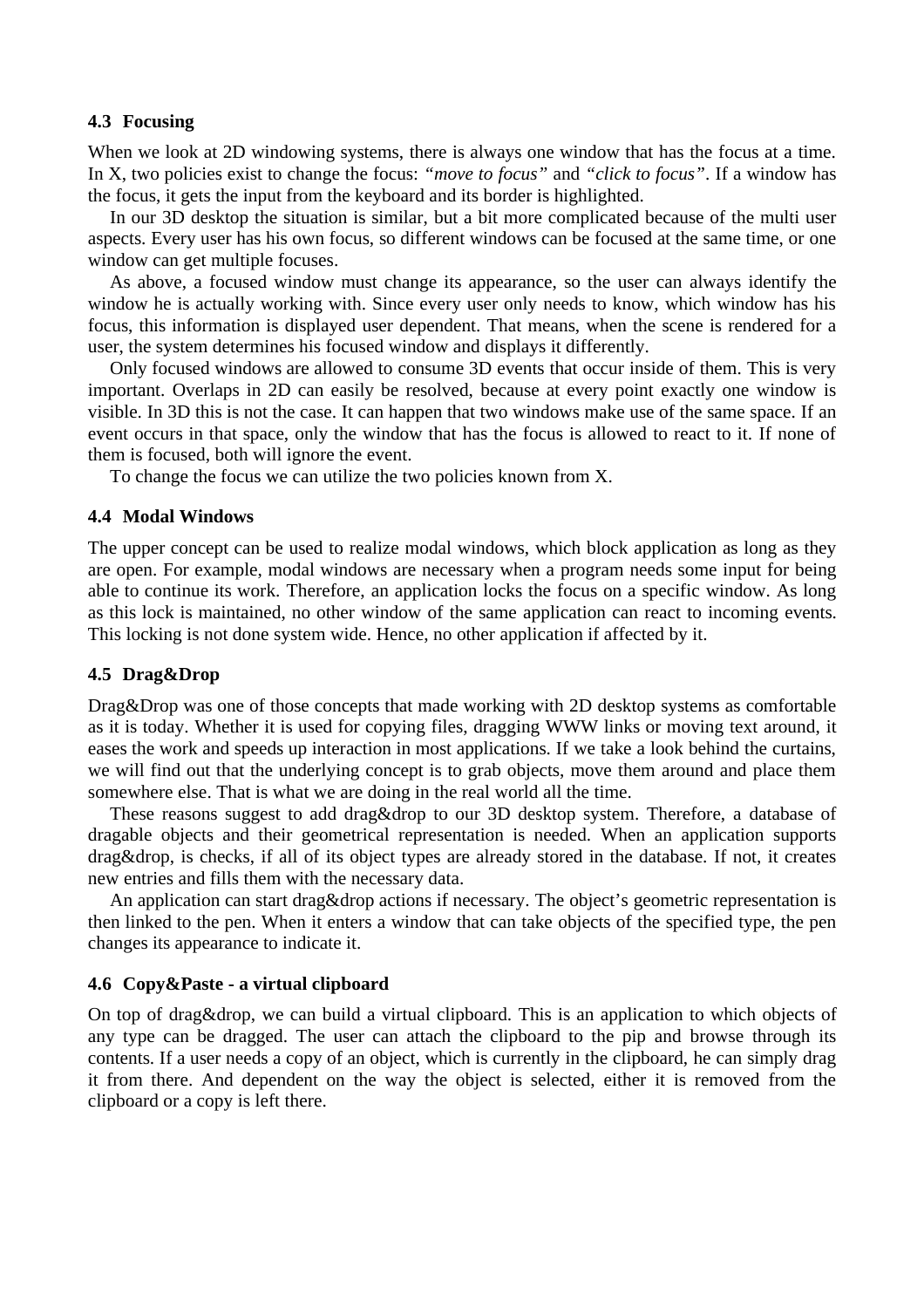# **5. Overview of the system**

In this section we will take a look at the design of the system, its components and their functionality. Figure 3 gives an overview over the different layers of which the desktop system consists



Figure 3: Layer model of the virtual desktop, the interface (Stb API) and three of its applications: Application Loader (see below) and two frontends, connected to AVS and JAVA using TCP/IP.

Both the system itself and all of its applications are based upon Open Inventor. This is a class library providing easy access to 3D graphics. See [Mentor, 1994] for further details.

### **5.1 The Kernel Layer**

The system's kernel mainly consists of five components: Device I/O, 3D event handling, window manager, resource manager and application manager. In the next sections each of them is described in more details.

# **5.2 Device I/O**

As we have seen before, all of our input devices (pens and PIPs) and output devices (HMDs) are equipped with magnetic tracker sensors. The tracker server, a linux pc that is connected with a Polhemus Fastrak tracking device, reads the data from the tracker hardware and multicasts it over the net. Applications may join this multicast group and get all the information like position and orientation of the tracked devices as well as the status of the pen's buttons.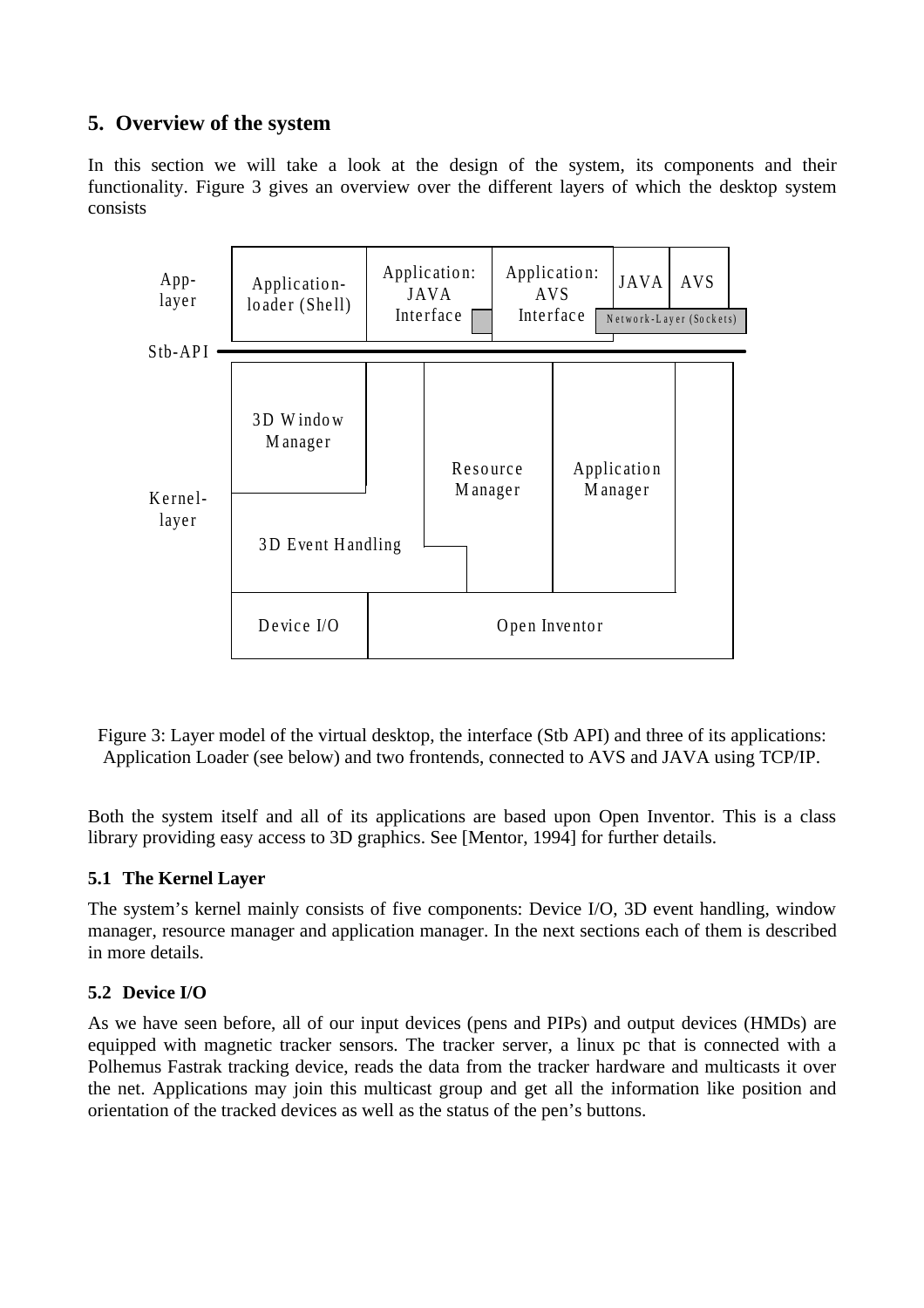#### **5.3 3D Event Handling**

Open Inventor does already provide an event handling system. If an event occurs, an instance of the appropriate event class is created and supplied with informations about the event. The scene's objects can access the event and react in some way to it.

Unfortunately, Open Inventor's event system is strictly screen based and only works with mouse and keyboard as input devices. Whenever an event like a mouse move or a button click occurs, the position of the mouse pointer is given in screen coordinates. Furthermore, no real 3D picking is implemented. Instead, projector rays are used that start at the camera's position and go through the screen plane at the location of the mouse pointer. The application gets a list of objects, which intersect with the projector ray.

This event system is not useful for real three dimensional environments. But fortunately, Open Inventor is designed in a way that makes it easy to extend its functionality.

Based upon the tracker data from above and the extensibility of Open Inventor, new classes were derived, which form the new event system of Studierstube. Their purpose is to detect changes of the tracked devices (movements or button clicks), create the according event and distribute it to the scene. The big advantage of this approach is that it is perfectly embedded in the structure of Open Inventor. 3D events can be treated in the same fashion as all other events.

Picking of objects is not done with projector rays any more. This interaction technique is not supported, because there is an easier and more efficient way for selection. If an object wants to know, whether an event occurred within its reach or not, it simply tests the event's position against its own bounding box. Such tests can be performed very efficiently, because Open Inventor keeps a cache of bounding boxes for its own use. The only drawback of this approach is the fact that bounding boxes are normally larger that the object they belong to. It can happen that an object consumes events that are not inside its geometry.

Another feature of our event system is the ability to grab events. Imagine the following situation: a user wants to change the position of a slider, so he moves the pen into the slider geometry and presses its button. Until the user releases this button again, the slider must get all of the events for being able to follow the movements of the pen. Furthermore, it must be the only object that the events are delivered to, even if they are not within the slider's bounding box. This is called event grabbing.

The 3D event system is accessible for all nodes of an application. If, for example, a slider is added to a window, it can directly access events and react properly. This makes handling of events easier, because less overhead is involved. Nevertheless, this concept is far too limited. It will often be necessary that an application keeps track on all events that occur within its windows. Just think of a 3D drawing program. That is why the window manager, the next part of the system we will look at, extends the approach by an comprehensive message passing system. It is up to the application programmer to choose the method that fits best to his needs and requires the least work.

#### **5.4 The Window Manager**

The main task of the window manager is providing an interface between the application and its windows. It is responsible for creating windows, passing messages from the windows to the contained applications, setting the focus and managing drag&drop.

The creation of windows is straight forward. The application calls createWindow, a method of the window manager object, delivers all necessary parameters and gets a handle for the new window in return. As soon as it is created, the application can access the window's functionality and directly change its settings. There is no need to involve the window manager for actions like changing the window's size, its border or the contents of its client area.

When changes are applied to a certain window, it may be necessary to update its client area or react in some other way. To make this behavior possible, the window sends messages to the window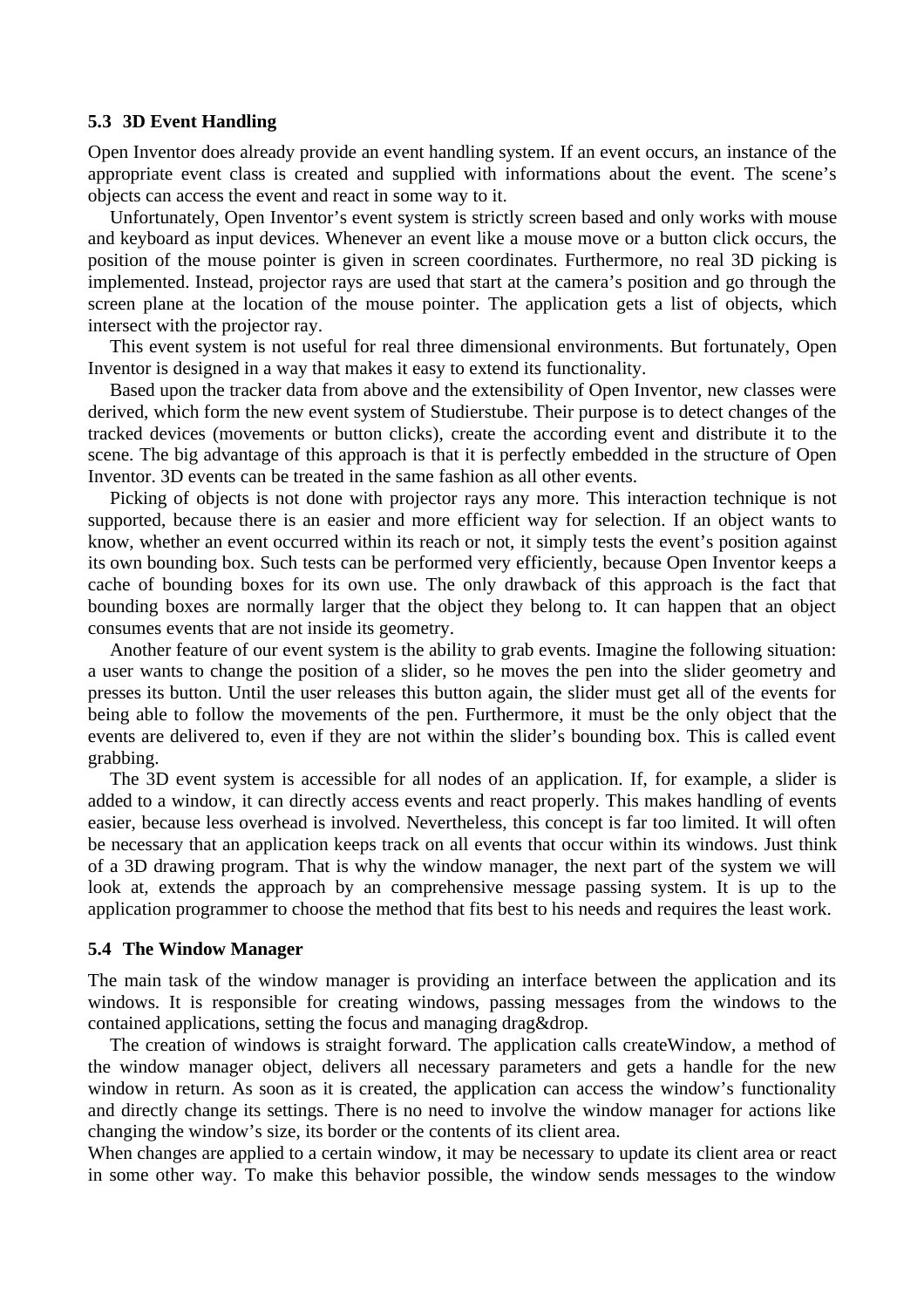manager, whenever an event occurs that is directly related to it. Examples are moving, resizing or closing the window, focus changes, drag&drop or 3D events. The window manager filters these messages and forwards them to the contained application.

#### **5.5 The Resource Manager**

This part of the system encapsulates the existing input resources, which are pens, PIPs and HMDs. Even though the latter are output devices, the system reads their position and orientation from the tracker. So, they are generating input as well. It can even be necessary to use this data for attaching geometry to them.

The encapsulation has two levels. Firstly, the individual resources can be accessed in an uniform manner. And secondly, resources are grouped and mapped to users. Each user has exactly one HMD. Beyond this he can optionally be equipped with a pen, a PIP or both. The big advantage is that applications must only deal with users. They do not need to know, which tracker station the resource is connected to. This relation is resolved by the resource manager.

The system's flexibility will be increased as well. If it becomes necessary to reconfigure the tracking hardware, the system must only be informed of the new tracker-user mapping. This can easily be done with a configuration file that is read at startup. No recompilation of applications is necessary.

One kind of resources has to be treated in a different way: the PIP. Because it will most of the time be used to control applications, it must be accessible, even if it is held within a window. Hence, care must be taken that the PIP is always the first to get events.

#### **5.6 The Application Manager**

The application manager is responsible for loading and removing desktop applications. Furthermore it keeps track of the windows and resources that are assigned to them. If an application exits, all of its windows are explicitly closed and the resources are freed.

#### **5.7 The Application Loader**

When the virtual desktop is started, every user gets an application loader. This tool could be compared with the Windows Explorer, but it is much simpler. Its main task is to search the directories for applications, which are represented by 3D icons, and start them.

# **6. Collaboration**

One of the most important design issues is the system's ability to enable and support collaboration among the users. Therefore, applications should not be seen as the caller's property, but rather as shared resources. It is, of course, possible for a user to be the only one who works with a certain program. But this will not be the common case.

Basically, applications can provide two different levels of collaboration:

- Every user works in his private context, changes of his own parameters do not influence the other users.
- Some parameters have global effects, every user notices changes of these parameters.

In each level we have to find appropriate mechanisms to guarantee that the interferences between the users are kept at a minimum. We will look at two examples that show the differences and problems.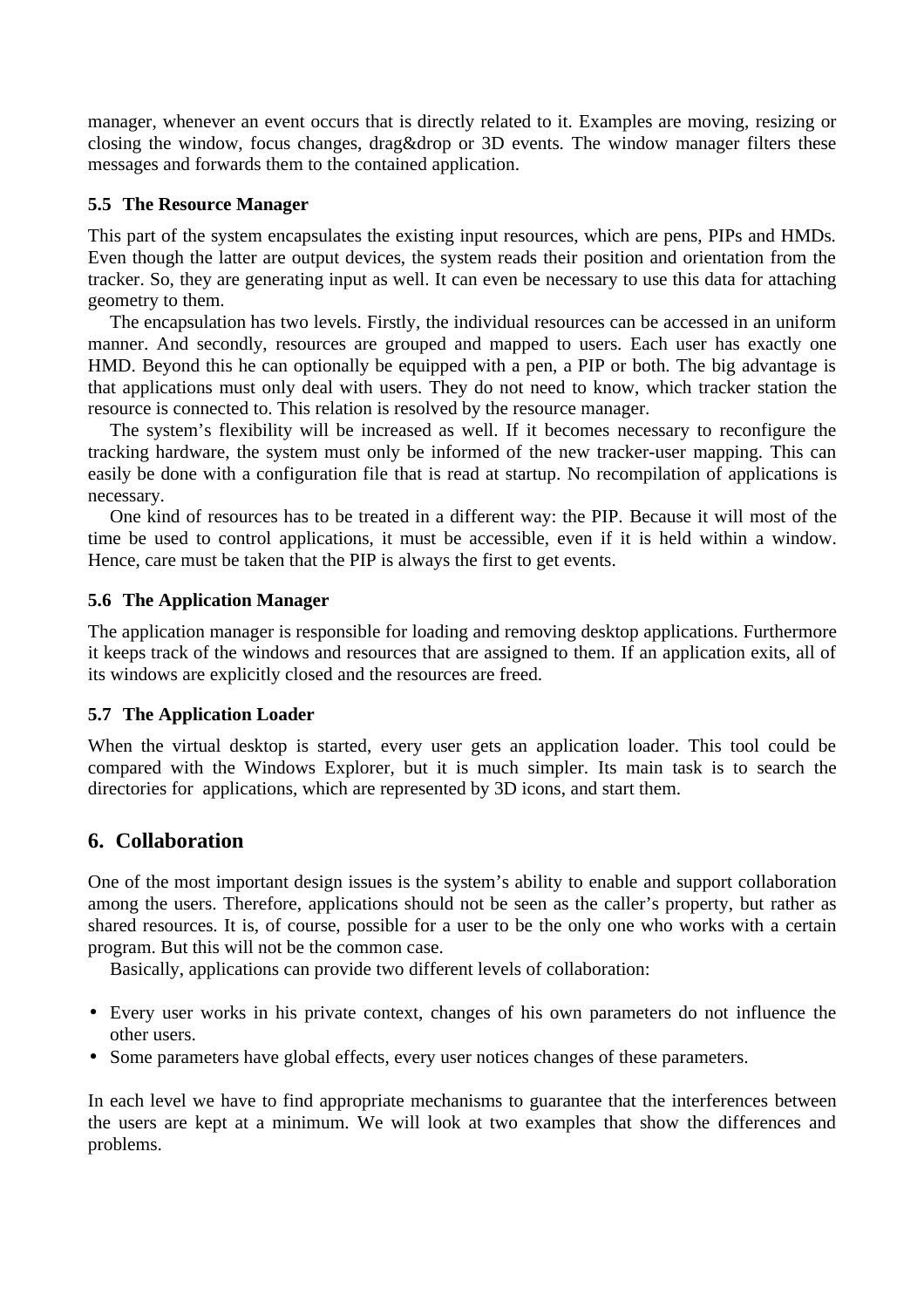#### **6.1 Virtual Blackboard**

This application creates an ordinary blackboard in the environment. Multiple users can write on it at the same time. Every user is able to change color and thickness of the pen he is writing with. These are local parameters that differ from user to user.

The application has to know which persons want to draw on the blackboard. We can assume that the one who starts the application is going to use it, at least for now. But what about the others? There are three solutions to this problem:

- The easiest one would be that all users get the application's controls, but that can be distracting for those who do not want to work with it. This kind of approach is only suitable for presentation or education programs, where one dedicated supervisor controls the run of events.
- Another solution is the following: before a program is launched, the system determines, whether it is already running. If not, the application will be loaded, else the user is linked to an existing instance of it. This approach does also have some drawbacks. If two or more blackboards are available, the user has to specify at startup, which one he wants to work with. The interaction involved in this process is rather time consuming.
- What applies best to our situation is the third solution. When the user loads an application, a new instance of it will be generated. This is the behavior we expect, and the system becomes more predictable. To join an already running program, it is sufficient to click into its main window area. Subsequently, the window manager creates an *"user wants to join"* message and sends it to the application. When multi user mode is supported, all necessary steps can be taken to integrate the new user. Otherwise, the message is ignored. The application keeps a count on its users and terminates when the last one leaves.

#### **6.2 Streamline Visualization**

This application displays streamlines of a three dimensional vector field and animates their surface to give an impression of direction and velocity of the flow. To get a better overview, the size of the steamlines can be changed. Therefore, every user is provided with a slider for setting the size of the model. This is a global parameter, that has the same value for all users.

In the worst case, two users could try to change the scene size concurrently. This must not be possible. As soon as one user starts to manipulate his size slider, all other sliders have to be locked. This locking must be maintained until the manipulation has finished.

The easiest way to achieve this is the following: only one instance of the slider is created and given to each of the users. This makes interchanging updates unnecessary. As soon as one of the users grabs the slider, it does only listen for events from its grabber. All others are ignored until the slider is released again.

# **7. Conclusions**

Until now we have only been working with stand alone applications that used the whole work space of Studierstube. These applications supported multiple users, but concurrent execution was not possible. What we expect from the virtual desktop is:

- easier application development
- easier handling due to uniform appearance and behavior
- concurrent execution of applications in a shared workspace